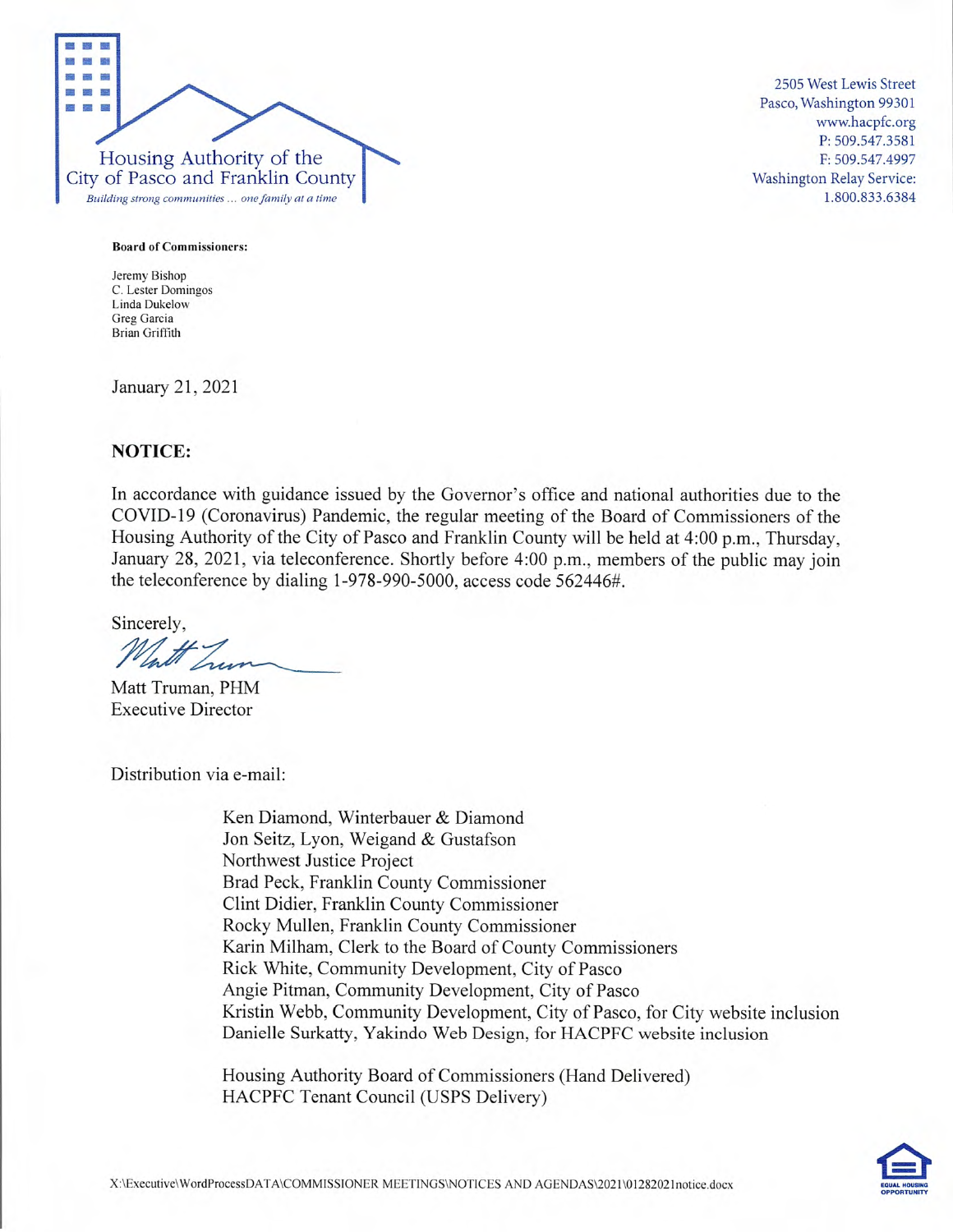# **TENTATIVE AGENDA BOARD OF COMMISSIONERS REGULAR MEETING HOUSING AUTHORITY OF THE CITY OF PASCO AND FRANKLIN COUNTY January 28, 2021 4:00 p.m.**

Beginning with the March 2020 meeting, the Board is conducting monthly meetings via conference call due to the COVID-19 Pandemic and the necessity for social distancing. We are providing remote access to call into the Board of Commissioner meetings in accordance with Governor Inslee's proclamation regarding the Open Public Meetings Act.

Dial-in number (US): (978) 990-5000 Access code: *562446#* 

# **1. CALL TO ORDER**

# **2. COMMISSIONER ROLL CALL**

# **3. APPROVAL OF AGENDA**

### **MOTION: "Mr. Chair, I move to approve today's agenda as presented by** *staff."*

- **4. CONSENT AGENDA:** The Board shall be authorized to act on matters which the Chairperson designates to be placed on a consent agenda where it is believed that no Board, staff or public discussion is desired, necessary or appropriate. Items placed on the consent agenda may be acted upon without discussion, either individually or as a group, after the Chairperson first announces that items will be enacted without discussion unless a specific request is made by a Board Member present or in advance by an interested member of the public.
	- (a) Approval of Minutes dated November 19, 2020.
	- (b) Approval of Checks for November 2020 and December 2020.
	- (c) Financials and Occupancy Report
	- (d) Approval of bad debt write offs for rent, utility billing, and miscellaneous in the amount of *\$5,963.25* and, of that amount, *\$5,963.25,* will be turned over for collection plus the collection processing fees.

# **5. STAFF REPORTS**

- (a) Executive (Mr. Truman)
- (b) Finance (Ms. Katalenich)
- (c) Maintenance and Capital Fund (Mr. Sanders)
- (d) Housing Programs (Ms. Salinas)
- (e) Security (Mr. Moore)
- (f) Administration (Ms. Richwine)

# **6. OLD BUSINESS** - **n/a**

# *7.* **NEW BUSINESS**

(a) Resolution **#20/21-987 Regarding COVID-19 Statutory and Regulatory Waivers PIH 2020-33 (HA), Rev —2 Issued November 30, 2020** 

**MOTION: "Mr. Chair, I move to adopt Resolution #20/21/987, as presented by staff."**